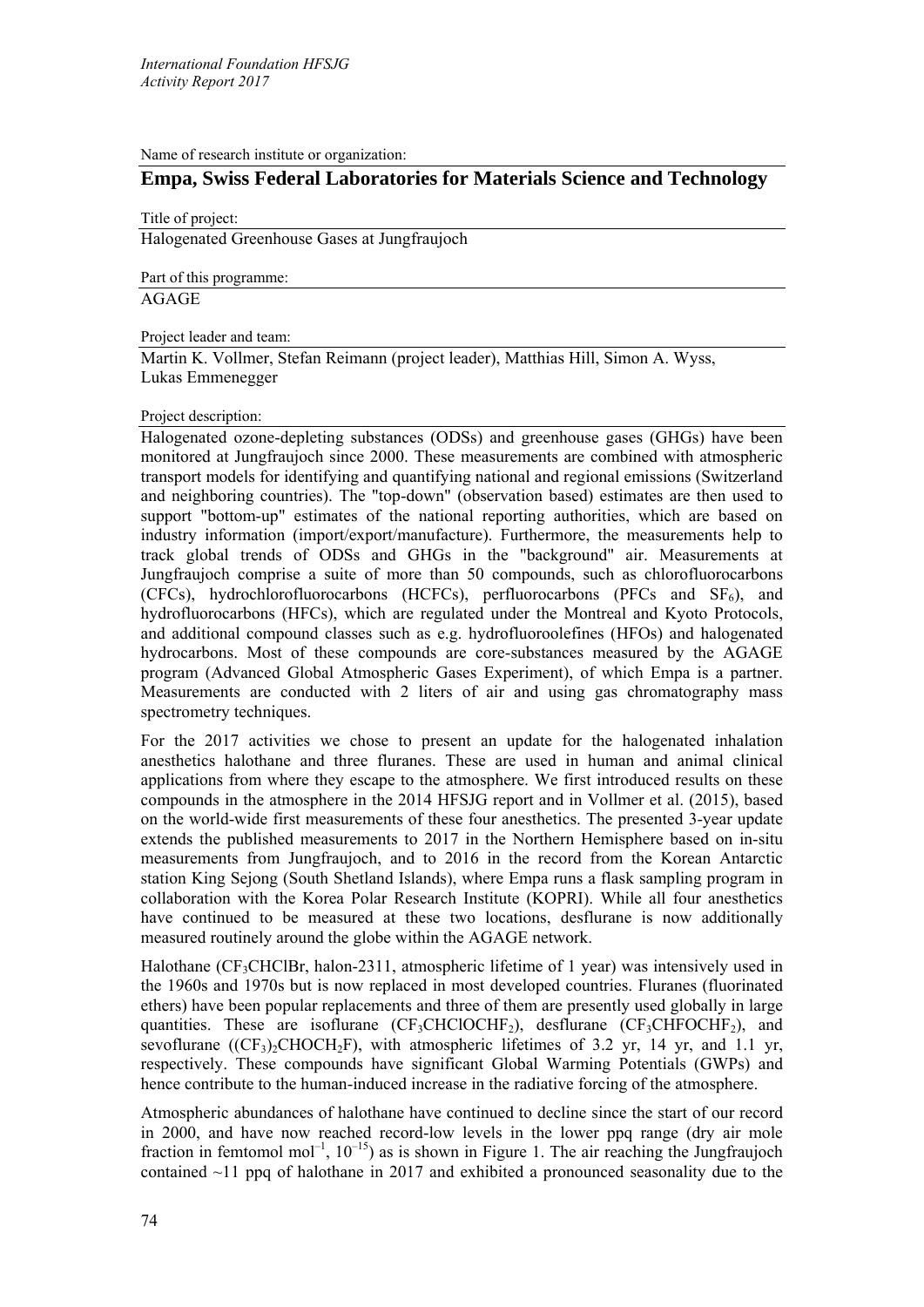seasonally varying OH molecule, with which halothane undergoes its major removal reaction. Abundances in the atmosphere above Antarctica at King Sejong are even lower than at Jungfraujoch, reaching ~8 ppq in 2016 (batch samples for 2017 not analyzed yet). The northsouth gradient indicated by the difference between the two stations, demonstrates that the compound is still released to the atmosphere with predominantly Northern Hemisphere sources. The extremely low mole fractions for this compound, to our knowledge unprecedented in any in-situ measurements of halogenated greenhouse gases, create an analytical challenge. With its measurements close to analytical detection, halothane is likely not measureable anymore in the near future without any additional analytical efforts.



*Figure 1. Atmospheric abundances of the four inhalation anesthetics halothane (halon-2311)*  and the fluorinated ethers isoflurane, desflurane and sevoflurane. The update to Vollmer et *al. (2015) contains new data from Jungfraujoch and the Korean Antarctic Station King Sejong (3 years each). Earlier data also include archived air samples from various sites in the Northern Hemisphere (NH), and a latitudinal gradient from samples collected aboard the Korean icebreaker R/V Araon. The Jungfraujoch data are background-filtered monthly means and the vertical bars are the 1-σ standard deviation of these monthly means. Vertical bars for the flasks samples represent the reproducibility (1 σ) from repeated measurements. When not shown, these are smaller than the plotting symbols. Solid lines are from an earlier model representation (Vollmer et al., 2015) and not updated here. Recent sevoflurane measurements from Antarctica are deemed unreliable and are therefore omitted here.*

Isoflurane, which is also used in animal medicine, has continued to increase in the past three years reaching a monthly mean of 0.13 ppt (picomol mol<sup>-1</sup>,  $10^{-12}$ ) at Jungfraujoch in 2017 and with an Antarctic record that lags in abundance. Similarly, desflurane, the longest-lived and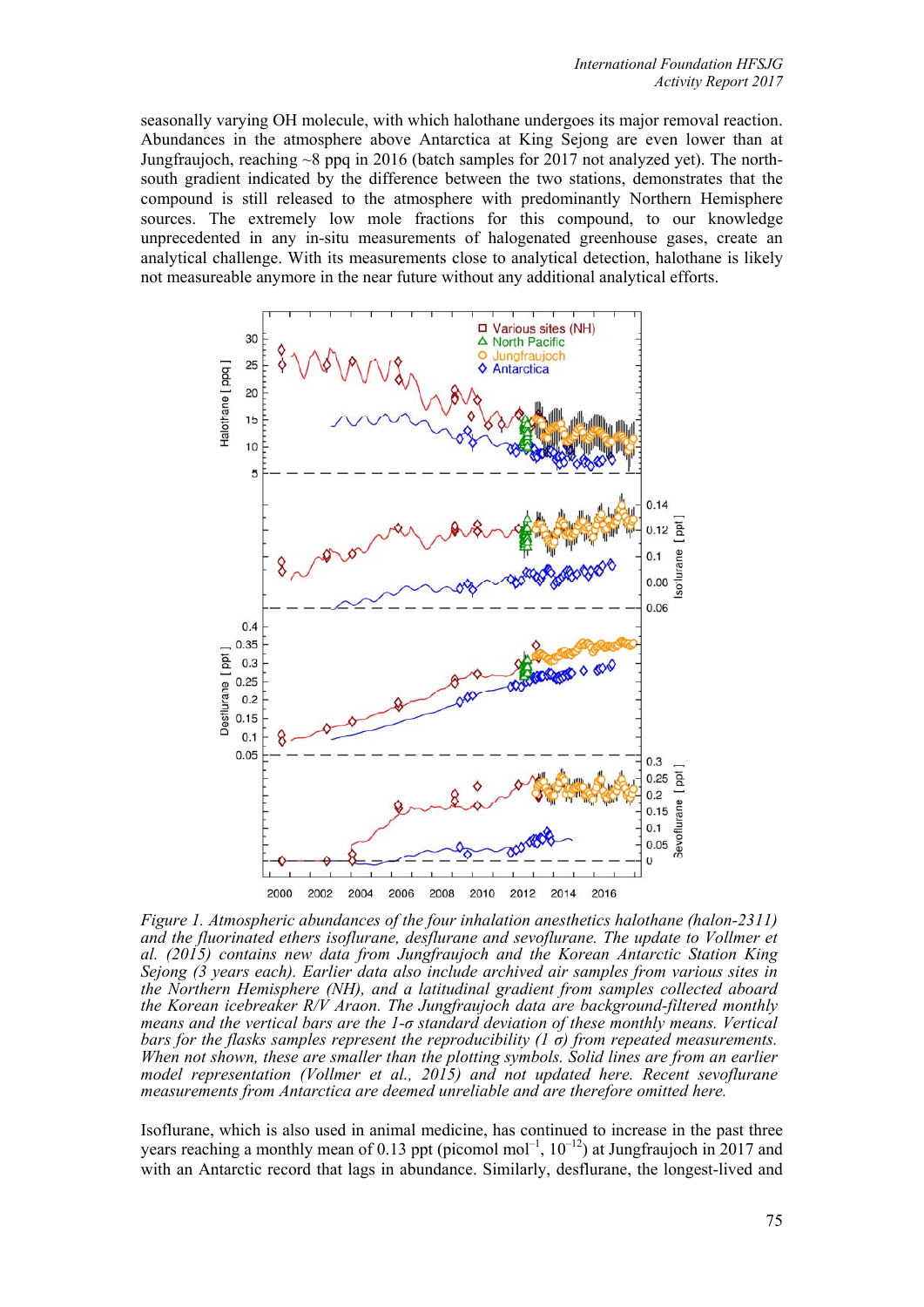## *International Foundation HFSJG Activity Report 2017*

most climate-active of all three fluranes, has continued to grow, with a yearly mean mole fraction of 0.35 ppt at Jungfraujoch in 2017. Again, desflurane in the Antarctic record is comparably lower. These observations indicate ongoing emissions of isoflurane and desflurane with predominantly Northern Hemisphere sources. By contrast, the abundance of sevoflurane at Jungfraujoch has remained relatively stable over the past few years (0.22 ppt), indicating that emissions match destruction at a global level of  $\sim$ 1'200 t yr<sup>-1</sup> (Vollmer et al., 2015). Analytical difficulties prevent us from updating the Antarctic record for this compound. A summary of the yearly mean abundances of the four anesthetics is given in Table 1.

|                   | 2013  | 2014    | 2015    | 2016  | 2017  |
|-------------------|-------|---------|---------|-------|-------|
| Halothane (ppq)   | 13.5  | 12.6    | 124     | 121   | 113   |
| Isoflurane (ppt)  | 0.118 | 0.119   | 0 1 2 2 | 0.123 | 0.130 |
| Desflurane (ppt)  | 0.317 | 0 3 2 4 | 0.344   | 0.345 | 0.352 |
| Sevoflurane (ppt) | 0.220 | 0.225   | 0.212   | 0.216 | 0.219 |
|                   |       |         |         |       |       |

*Table 1. Atmospheric abundances of four inhalation anesthetic at Jungfraujoch. Yearly means are derived from in-situ measurements (16 samples per day), and averaged from monthly means background-filtered data (deemed representative of broad atmospheric regions). Results are based on the Empa-2013 primary calibration scales for these compounds.* 

Desflurane measurements have also been introduced into the in-situ measurement program of AGAGE (Figure 2). The compound is now measured at most stations (on a 2-hourly frequency) and results are fully inter-calibrated through the central calibration laboratory at the Scripps Institution of Oceanography (UCSD, San Diego), based on the Empa-2013 primary calibration scale. Mole fraction at Cape Matatula (American Samoa) and Cape Grim (Tasmania), both sites influenced by Southern Hemisphere air, are lower compared to the Northern Hemisphere sites. Pollution events are absent at Cape Matatula, but the occasional arrival of pollution events at Cape Grim (from the Melbourne area) demonstrates the use of this compound in Australia. Similarly, the field sites Mace Head (Ireland), Gosan (Jeju Island, Korea), and Jungfraujoch (Switzerland) also exhibit occasional pollution events, while the records at Zeppelin (Spitsbergen) and Ragged Point (Barbados) are limited to background levels. Ultimately, the urban sites Aspendale (Melbourne), La Jolla (San Diego), and Dübendorf (Zürich) show large and frequent pollution events, reflecting the frequent use of this anesthetic in these urban environments (e.g. in operation theatres).

Measurements of all four inhalation anesthetics have continued to deliver important information on these compounds. They demonstrate the global presence of these anthropogenic compounds due to their continued emissions and their relative longevity. Efforts are now in place to use the high-resolution measurements from the AGAGE sites to improve our quantitative understanding of the distribution and emissions of desflurane to the atmosphere, within the air mass footprint of these stations.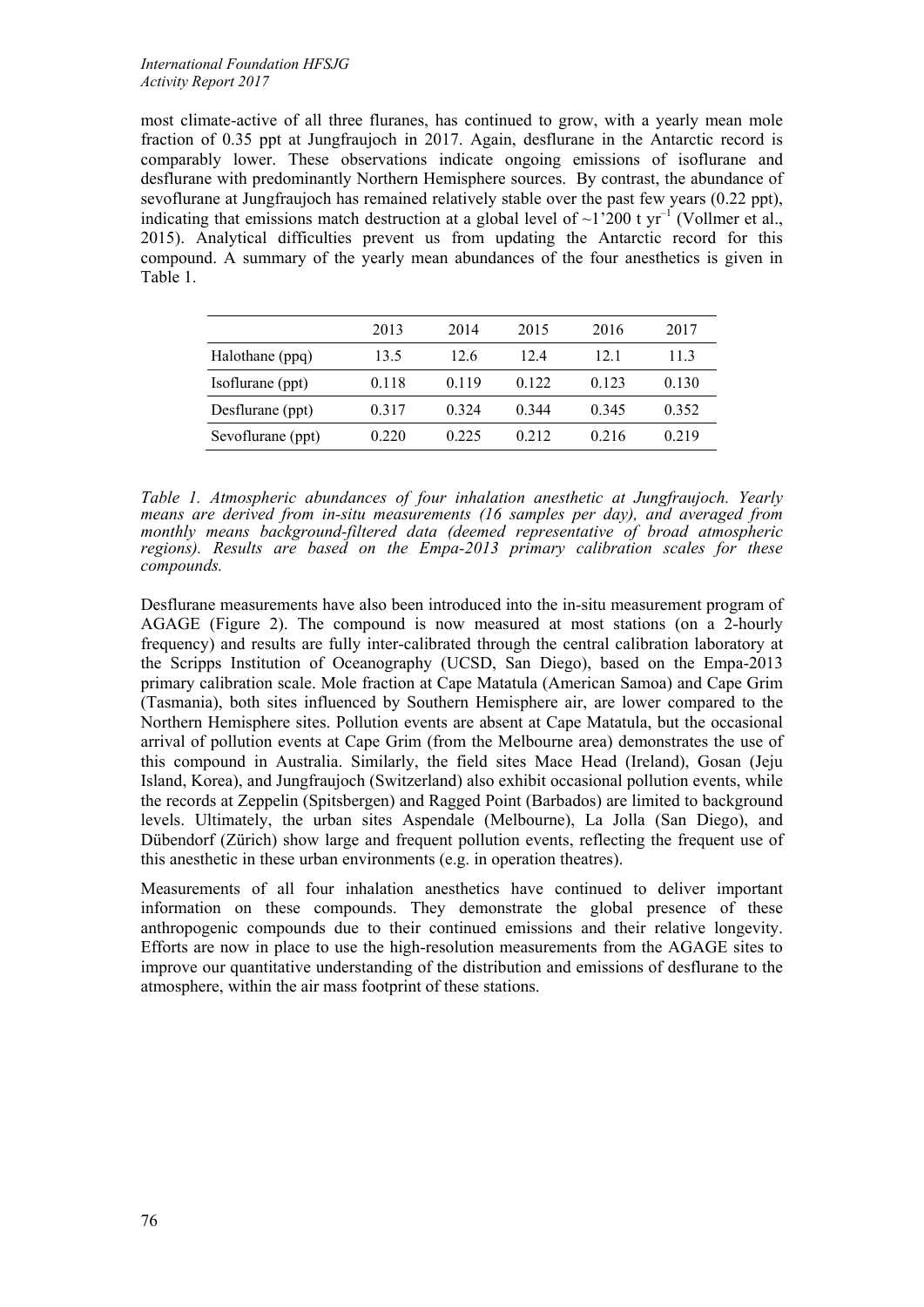

*Figure 2. Atmospheric abundances of the inhalation anesthetic desflurane (CF<sub>3</sub>CHFOCHF<sub>2</sub>) from in-situ measurements at AGAGE (Advanced Global Atmospheric Gases Experiment) stations. All results are expressed as dry air mole fractions in ppt (picomol mol–1). Remote stations are shown in panels a and b, urban stations are shown in panel c (note the 10-fold change in the y-axis range).*

### References

Vollmer, M. K., Rhee, T. S., Rigby, M., Hofstetter, D., Hill, M., Schoenenberger, F., Reimann, S., Modern inhalation anesthetics: Potent greenhouse gases in the global atmosphere, Geophys. Res. Lett., 42, 1606–1611, doi: 101002/2014GL062785, 2015.

### Key words:

Halogenated ozone-depletion substances (ODSs), greenhouse gases (GHGs), F-gases, anesthetics, fluranes

Internet data bases:

http://empa.ch/web/s503/climate-gases https://agage.mit.edu/

Collaborating partners/networks:

Bundesamt für Umwelt (BAFU) / Federal Office for the Environment (FOEN) Global Atmosphere Watch (GAW), World Meteorological Organization (WMO) Advanced Global Atmospheric Gases Experiment (AGAGE) ACTRIS – Aerosol, Clouds, and Trace Gases Research Network Korea Polar Research Institute (KOPRI) University of Bristol, UK